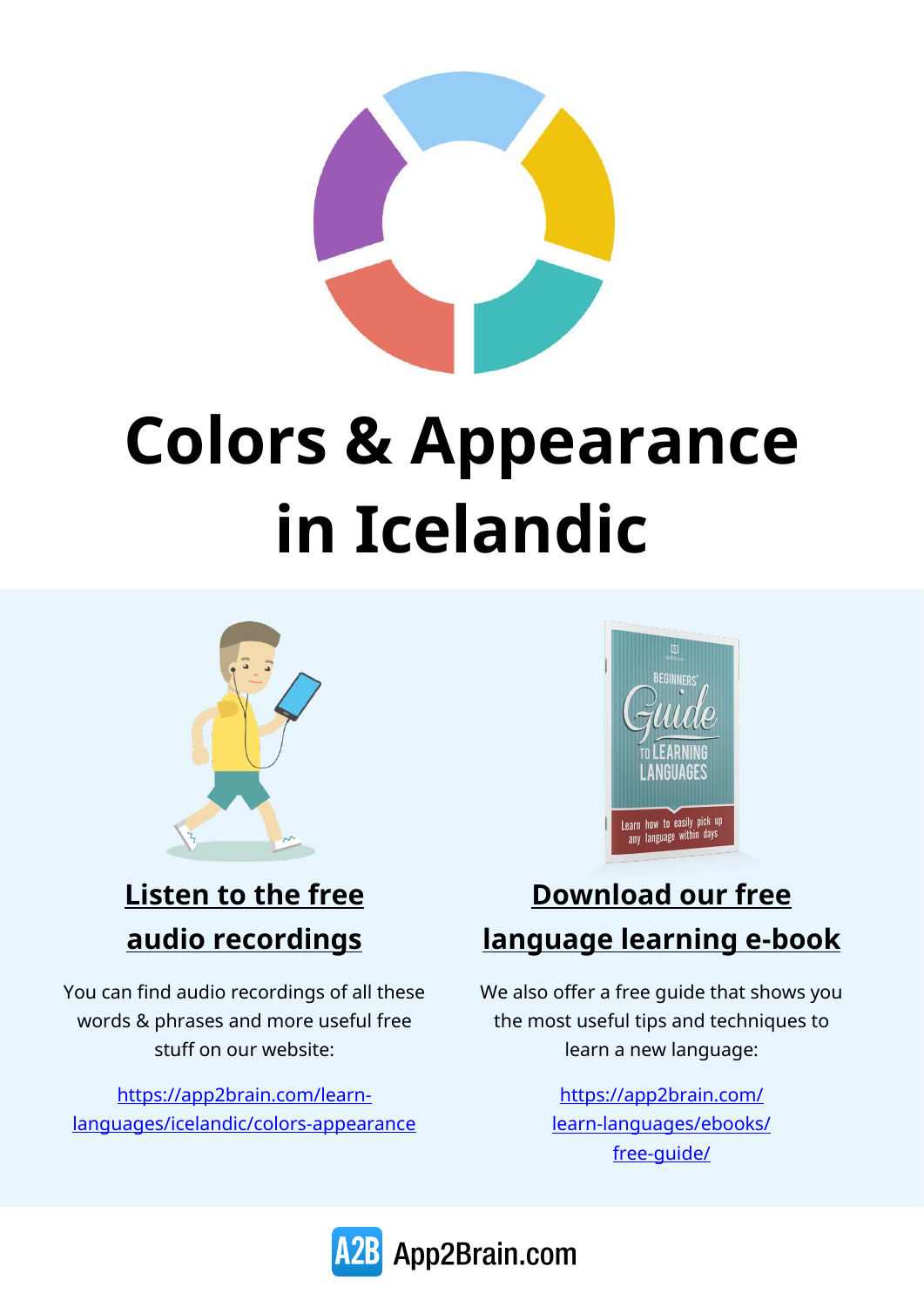## **Colors**

| <b>English</b> | <b>Icelandic</b>                                           |
|----------------|------------------------------------------------------------|
| color          | litur                                                      |
| colored        | litaður $(m)$ , lituð $(f)$ , litað $(n)$                  |
| white          | hvítur $(m)$ , hvít $(f)$ , hvítt $(n)$                    |
| black          | svartur (m), svört (f), svart (n)                          |
| yellow         | gulur $(m)$ , gul $(f)$ , gult $(n)$                       |
| orange         | appelsínugulur (m), appelsínugul (f),<br>appelsínugult (n) |
| red            | rauður (m), rauð (f), rautt (n)                            |
| pink           | bleikur (m), bleik (f), bleikt (n)                         |
| violet         | fjólublár (m), fjólublá (f), fjólublátt (n)                |
| blue           | blár (m), blá (f), blátt (n)                               |
| green          | grænn (m), græn (f), grænt (n)                             |
| brown          | brúnn (m), brún (f), brúnt (n)                             |
| grey           | grár (m), grá (f), grátt (n)                               |



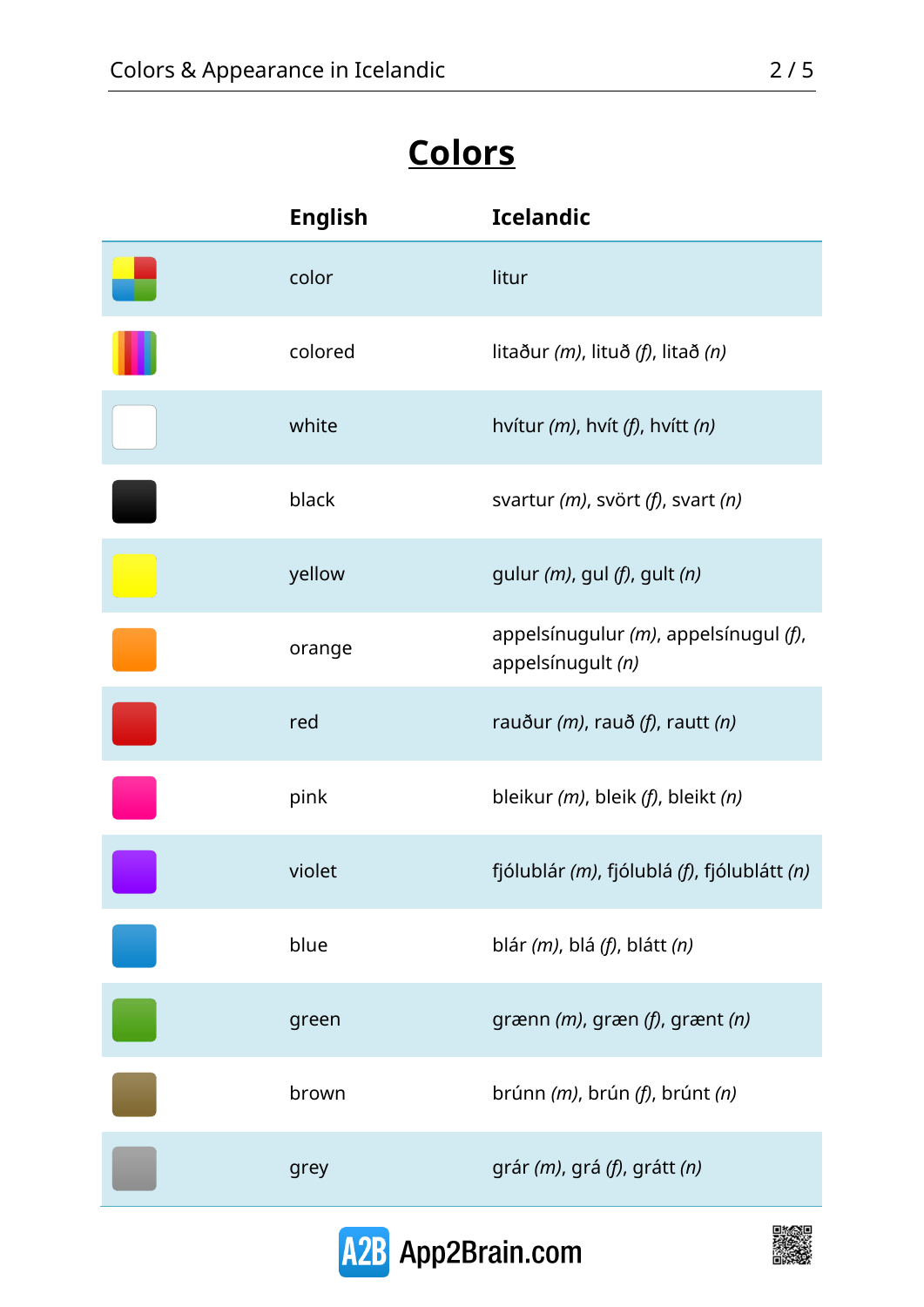| light / clear | ljós $(m)$ , ljós $(f)$ , ljóst $(n)$   |
|---------------|-----------------------------------------|
| dark          | dimmur $(m)$ , dimm $(f)$ , dimmt $(n)$ |

## **Appearance & attributes**

| <b>English</b>                              | <b>Icelandic</b>                                                  |
|---------------------------------------------|-------------------------------------------------------------------|
| new                                         | nýr <i>(m)</i> , ný <i>(f)</i> , nýtt <i>(n)</i>                  |
| old                                         | gamall ( <i>m</i> ), gömul ( <i>f</i> ), gamalt ( <i>n</i> )      |
| small                                       | smár $(m)$ , smá $(f)$ , smátt $(n)$                              |
| large / big                                 | stór $(m)$ , stór $(f)$ , stórt $(n)$                             |
| young                                       | ungur $(m)$ , ung $(f)$ , ungt $(n)$                              |
| kind / pleasant                             | ljúfur <i>(m)</i> , ljúf <i>(f)</i> , ljúft <i>(n)</i>            |
| unkind / unpleasant                         | óvingjarnlegur (m), óvingjarnleg (f),<br>óvingjarnlegt (n)        |
| patient                                     | polinmóður (m), þolinmóð (f),<br>polinmótt (n)                    |
| tall (When talking about people)            | hávaxinn ( <i>m</i> ), hávaxin ( <i>f</i> ), hávaxið ( <i>n</i> ) |
| middle sized (When talking about<br>people) | meðalhár (m), meðalhá (f), meðalhátt<br>(n)                       |
| small (When talking about people)           | lágvaxinn (m), lágvaxin (f), lágvaxið (n)                         |
| fat                                         | feitur $(m)$ , feit $(f)$ , feitt $(n)$                           |
| thin / slim                                 | grannur $(m)$ , grönn $(f)$ , grannt $(n)$                        |
| nice / pretty                               | fríður $(m)$ , fríð $(f)$ , frítt $(n)$                           |
| beautiful                                   | fallegur $(m)$ , falleg $(f)$ , fallegt $(n)$                     |
| ugly                                        | ljótur (m), ljót (f), ljótt (n)                                   |
| ill / sick                                  | veikur (m), veik (f), veikt (n)                                   |
| healthy                                     | heilbrigður (m), heilbrigð (f), heilbrigt<br>(n)                  |



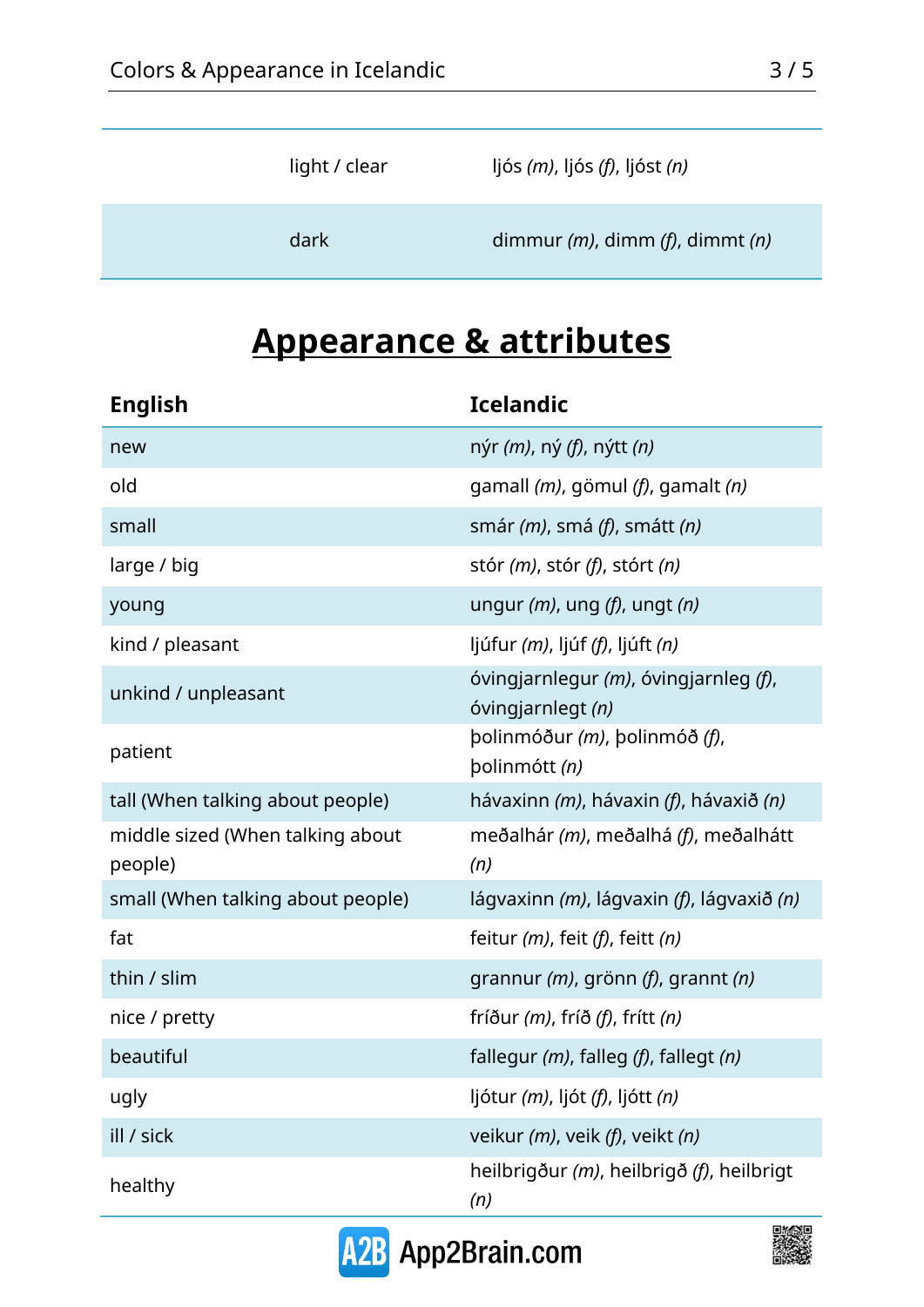| happy / cheerful | glaður $(m)$ , glöð $(f)$ , glatt $(n)$                                |
|------------------|------------------------------------------------------------------------|
| sad              | leiður $(m)$ , leið $(f)$ , leitt $(n)$                                |
| sporty           | íþróttamannslegur (m),<br>íþróttamannsleg (f), íþróttamannslegt<br>(n) |
| ambitioned       | metnaðarfullur (m), metnaðarfull (f),<br>metnaðarfullt (n)             |
| intelligent      | gáfaður (m), gáfuð (f), gáfað (n)                                      |
| creative         | skapandi                                                               |
| active           | aktívur $(m)$ , aktív $(f)$ , aktívt $(n)$                             |
| sentimental      | viðkvæmur (m), viðkvæm (f), viðkvæmt<br>(n)                            |
| rational         | skynsamur (m), skynsöm (f), skynsamt<br>(n)                            |
| emotional        | tilfinningasamur $(m)$ , tilfinningasöm $(f)$ ,<br>tilfinningasamt (n) |
| natural          | eðlilegur (m), eðlileg (f), eðlilegt (n)                               |
| romantic         | rómantískur (m), rómantísk (f),<br>rómantískt (n)                      |
| nice / amiable   | vingjarnlegur $(m)$ , vingjarnleg $(f)$ ,<br>vingjarnlegt (n)          |
| spontaneous      | bráðlátur (m), bráðlát (f), bráðlátt (n)                               |
| energetic        | orkubolti                                                              |
| stressed (out)   | stressaður (m), stressuð (f), stressað (n)                             |
| relaxed          | afslappaður (m), afslöppuð (f),<br>afslappað (n)                       |
| frustrated       | pirraður (m), pirruð (f), pirrað (n)                                   |
| talented         | hæfileikaríkur (m), hæfileikarík (f),<br>hæfileikaríkt (n)             |